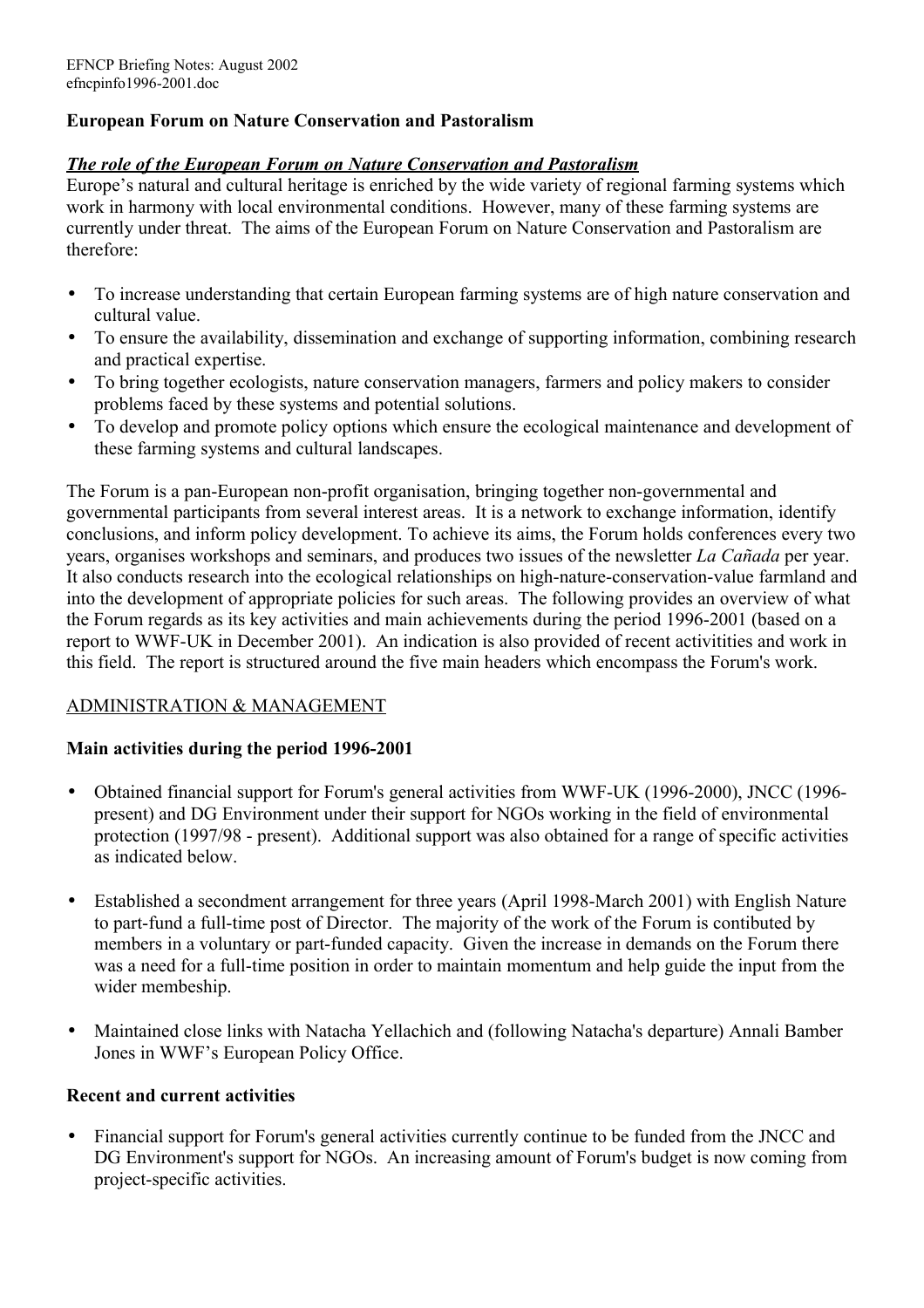- Following the retirement of our Director, decentralised further the activities of the EFNCP to allow more initiative from the network itself both in the initiation and development of projects.
- Continued to maintain close links with Annali Bamber Jones and (following Annali's departure) Elixabeth Guttenstein in WWF's European Policy Office.

The essence of the Forum is to bring together partners to share expertise and where appropriate to coordinate work. Until 2001, this was achieved through the combined work of a full-time Director on secondment from English Nature, who was concerned mainly with administrative matters, and a large amount of mostly voluntary input from individuals within the Forum's network on specific activities. In 2001, the Director reached retirement age, so that this very significant funding stream came to an end. Recognising both financial imperatives and the benefits of individual empowerment for the members of the network, it was decided that EFNCP would be run for the time being at least through the cooperative involvement of a wider range of individuals, none of whom would be employed full-time, but each of which could claim at least some payment for their work. EFNCP thus has no full-time staff at present, but its activities involve a substantial commitment of time from a small number of individuals within the network. These are mostly members of the Executive Committee and governing Board. EFNCP's work therefore both complements and benefits from the other ongoing work carried out by these individuals, whether it be in agriculture, research, farm advice or policy.

The Forum has proven to be a most effective way of achieving the cooperation of many skilled but busy people to identify, resource and conduct necessary research; to translate this to appropriate formats, both to increase awareness and to inform policy making; and to enhance communication and understanding between those developing policies and those affected by the implementation of these policies. Uniquely, it has shown an ability to feed-back information from those affected by policy changes to officials responsible for developing those changes.

# BIENNIAL CONFERENCES

# **Main activities during the period 1996-2001**

- Held the Fifth Meeting of the Forum with the theme *Nature Conservation and Extensive Agriculture in Europe: Integrating Mountain Livestock Farming into EU Policy Development* in Cogne, northern Italy (September 1996). The meeting was funded jointly by the Forum together with the Assessorato dell'Agricultra, Forastazione e Risorse Naturali, Regione Autonoma Valle d'Aosta.
- Held the Sixth Meeting of the Forum with the theme *Managing high nature conservation value farmland: policies, processes and practices* in Luhacovice, Czech Republic (June 1998). This conference was organised by EFNCP with additional funding and support from the Dutch Ministry for Agriculture, Nature Management & Fisheries.
- Held the Seventh Meeting of the Forum with the theme *Recognising European pastoral farming systems and understanding their ecology: a necessity for appropriate conservation and rural development policies,* Ennistymon, Ireland (June 2000). This conference was organised by EFNCP with funding and support from the Irish Heritage Council and Dutch Ministry for Agriculture, Nature Management & Fisheries.<http://www.efncp.org/pdf/proc7.pdf>

### **Recent and current activities**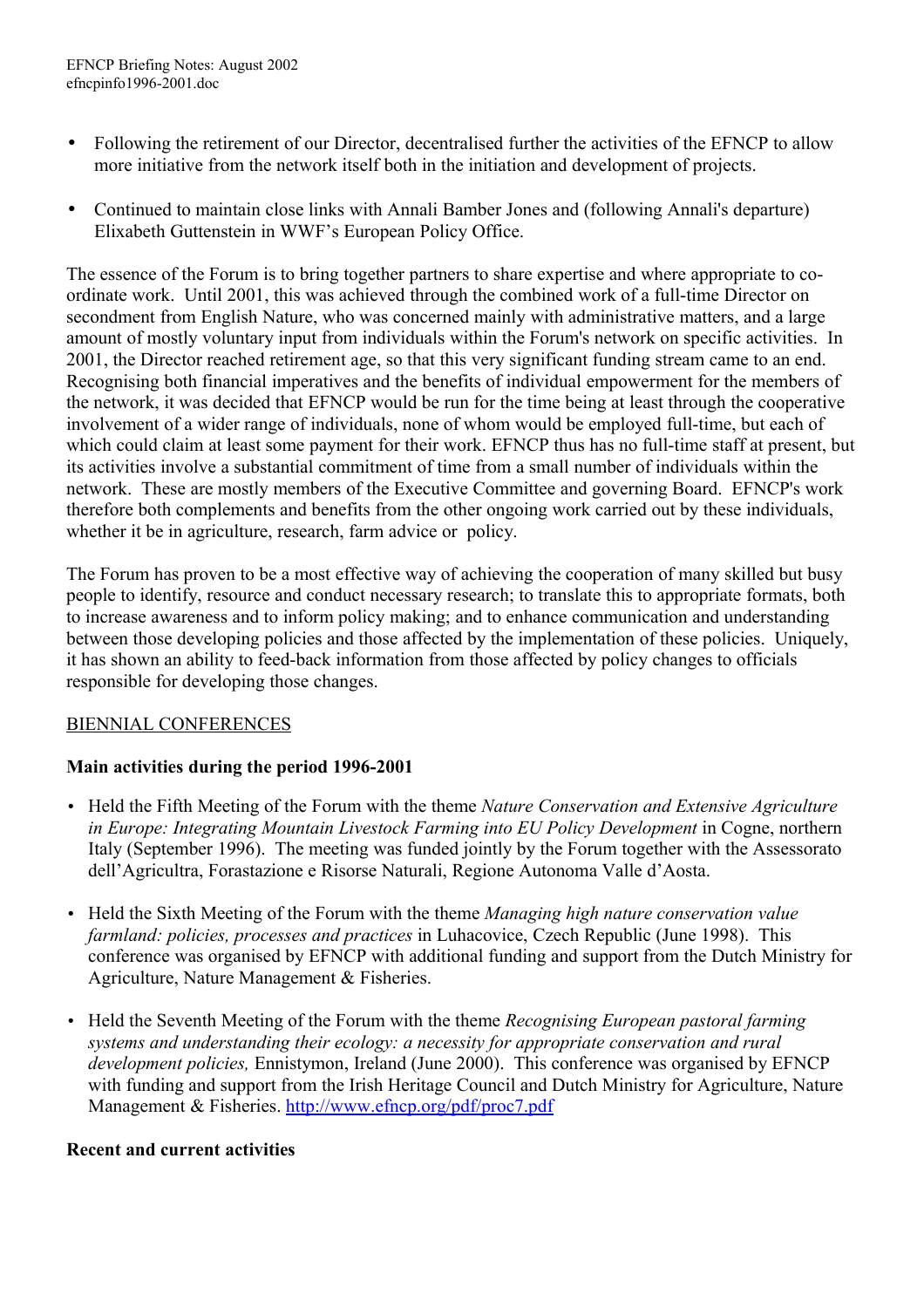• Forum representatives are involved in a number of meetings to establish arrangements for the Eighth Meeting of the Forum which was scheduled to be held in Montpellier and the Southern Causses, France in autumn 2002. This conference is being organised by EFNCP in association with a number of NGOs in France.

The Forum's biennial meetings fulfil a major part of the role as a forum. These review progress on basic scientific work and identify further research needs in order to fulfil the requirements of informing policy development and awareness raising. A further role of main Forum meetings is to use the location to bring into the network a new range of contacts as well as maintaining earlier ones - as well as to see, on the ground, examples of high-nature-value farming systems. The 1998 meeting was held in the Czech Republic to facilitate the development of contacts in central and eastern Europe. This was successful and the Forum now counts many participants from central and eastern Europe. Further work in this region, related to EU accession has thus been stimulated. The meeting in 2000 maintained that wide involvement, but was also integrated into the Forum's high priority work on producing a typology of European farming systems for environmental purposes.

It was intended that the 2002 meeting in France would build on the successes of recent Forum meetings adopting a similar structure, especially with regard to incorporating farm visits and discussions into the overall programme. It was envisaged that the meeting would focus on the sheep regime and farming systems and the location established in southern France provides a good venue for this, because problems faced by sheep producers there are relevant to those in many mountain areas throughout Europe. It was intended that the French venue would also aid the building of further French-speaking involvement in work of the Forum overall

The agreement between EFNCP and the French NGOs was predicated on the assumption that the main funding would be from the DG Environmental NGO support budget for 2002/3 and that additional support would be sought in the main (through our French partners) from French Government sources. The themes of this meeting would include the environmental issues associated with sheep systems and the French approach to Rural Development, using the limestone landscape of the Causses as a way of linking to other karstic areas of Europe.

Lack of news from the Commission on the success or otherwise of the Forum's application for NGO support for 2002/3, combined with the extremely disruptive effects of the French elections on the funding process in France, have meant that there is no possibility of being able to plan the conference with confidence in the time available. The EFNCP Executive Committee has therefore reluctantly decided to postpone the conference until fiscal year 2003/4. Work in 2002/3 will therefore once more be concerned with fund raising and beginning to organise a programme.

# RESEARCH

### **Main activities during the period 1996-2001**

• *Possible Options for Better Integration of Environmental Concerns into the CAP Support for Animal Products*. This project was awarded jointly to CEAS Consultants Ltd. and the Forum and funded by DG Environment 1996/1997. This study developed thinking on how alternative systems of livestock support might be introduced, reviewed the potential options and explained why it was believed that the system recommended (Forage Area Payment Scheme) could meet the objectives of redistributing current support in a more production-neutral and environmentally beneficial manner. In essence, the proposals were essentially for a unified system of area payments for all of the livestock sectors, which would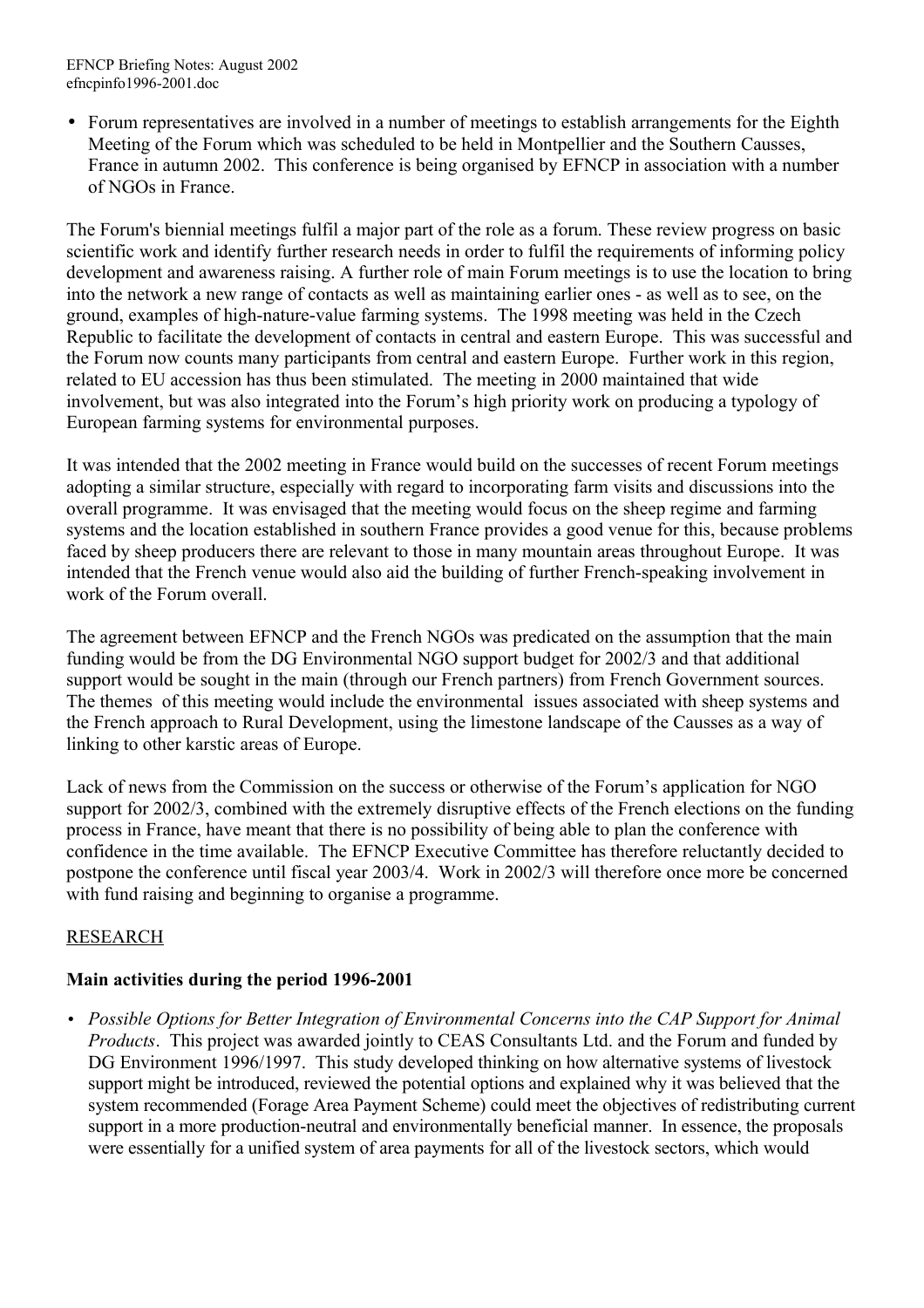provide a much more robust basic level of support upon which further levels of environmental measures could be applied without any fundamental contradiction.

- *The environmental impact of dairy production within the EU: practical options for the improvement of the environmental impact*. This project was awarded jointly to CEAS Consultants Ltd. and the Forum and funded by DG Environment. As part of this study, the Forum developed a typology which essentially differentiates systems according to the way in which farmland is managed combining economic/technical classification criteria, bio-geographical region and forage and fodder resources. Using these three dimensions, all dairy farm in the EU were allocated to one of ten broad dairy systems by reference to threshold values of some key indicators such as fertiliser use, concentrate use, farm size, herd size, milk yield, livestock density and main winter fodder used. A copy of the full report is available on DG Environment's website at http://europa.eu.int/comm/environment/agriculture/pdf/dairy.pdf.
- *The environmental impact of olive oil production within the EU: practical options for the improvement of the environmental impact*. This project was awarded to the Forum in association with the Asociacion para el Analisis y Reforma de la Politica Agro-Rural in Spain and funded by DG Environment. The rationale behind this study was the same as with the Dairy work. A copy of the full report is available on DG Environment's website at http://www.europa.eu.int/comm/environment/agriculture/pdf/oliveoil.pdf.

### **Recent and current activities**

- *A review of the Irish Rural Development Plan 2000-2005: implications for national heritage*. This project was awarded to the Forum by the Heritage Council of Ireland. Within this project the Forum assessed the likely implications for farmers and the environment of a shift to new payments under the new RDP in Ireland.
- Forum representatives contributed to a two-day seminar organised by the European Environment Agency in Copenhagen in February 2002 concerned with *Developing a typology of European farming systems for environmental purposes*. This two-day meeting discussed technical approaches for taking the concept forward, and in particular for defining High Nature Conservation Value farmland on the basis of available (or easily developed) remote sensing or farm account data sets.
- A Forum representative (Dr Eric Bignal) continued to act as a scientific adviser to one of the research projects funded under the European Commission's 5th Framework programme - *ELPEN: European Livestock Production Evaluation Network: Development of a Livestock Policy Decision Support Tool*.
- *PASTORAL: the agricultural, ecological and socio-economic importance of free-ranging livestock rearing in Europe.* This Concerted Action is funded under the European Commission's 5<sup>th</sup> Framework programme and conducted in collaboration with partners from throughout Europe. To-date, the Forum has assisted in the organisation, contribution to and dissemination from three workshops: *Extent & Characteristics of Extensive Grazing Systems* (Spain, July 2001), *Impact of Scale & Accession on Biodiversity Value* (Romania, October 2001) and *Ecological principles and nature conservation value* (Scotland, June 2002)<http://www.sac.ac.uk/envsci/external/Pastoral/default.htm>
- Forum representatives contributed to a report on *The environmental effects of Common Agricultural Policy direct aids to farmers and the cultivation of sugar beet* which was prepared by the Central Science Laboratory under contract from DEFRA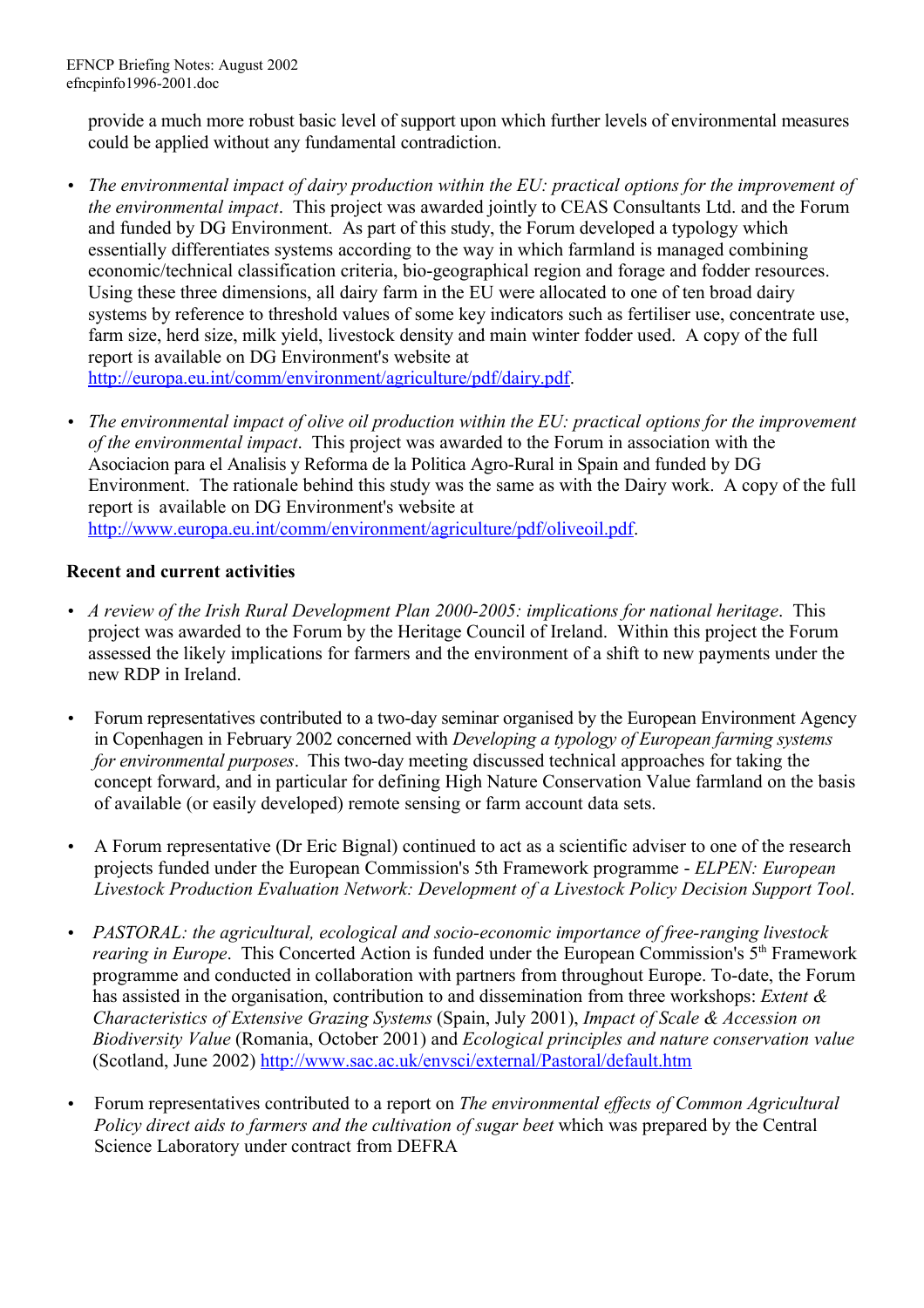- The Forum continued to be approached by a wide range of individuals and organisations for input to research proposals. Examples include involvement in:
	- *PAN: Thematic Network on Cultural Landscapes and their Ecosystems.* This Thematic Network will be funded under the European Commission's  $5<sup>th</sup>$  Framework programme. The project will be coordinated by the University of Bergen and will be conducted in collaboration with partners from throughout Europe. The Forum will assist with the organisation of six workshops over a three period and will both contribute to these and help with the dissemination of the outputs.
	- The submission of a full proposal concerned with *Developing a High Nature Value farming area indicator* to the European Environment Agency in response to a call by them for tenders. If successful, the project will be led by the Danish Centre for Forest, Landscape and Planning and will involve a number of partners from throughout Europe.
	- The submission of an Accompanying Measures proposal concerned with *Transhumount: A review of the role of transhumance in mountain ecosystem processes and dynamics* to the European Commission's Framework 5 Programme in March 2002. A decision on the proposal is pending. If successful, the project will be led by ALTERRA in the Netherlands and will involve a number of partners from throughout Europe.
	- The submission of an unsuccessful research proposal on *Conflicts and Sustainability around Mountain Protected Areas* to the European Commission's Framework 5 Programme in October 2001. If this had been successful, this network would have been led by the Centre for Mountain Studies at Perth College and would have involved a variety of partners from throughout the EU

Much of the research work of the Forum in recent years has revolved around trying to address one issue the lack of a structured classification, from an environmental perspective, of European farming systems. What is required is a broad typology which can be related to farms - since farms are the units that are the target of policy and through which management decisions are made. Without such a "common currency" it is very difficult to make progress on policy issues regarding farming and the environment, such as maintaining the status quo, environmental cross compliance, environmental enhancement, or appropriate developments. If we do not have a clear idea of whether European pastoral farming can be divided into more or less discrete systems (from our nature conservation perspective), how can we begin to understand (or influence) management which impacts on these systems through incentives to farmers? This is the aspect of the Forum's work where the external funding has been most significant, not least because these projects emerge in the course of the funding year.

# DISSEMINATION

# **Main activities during the period 1996-2001**

- Produced and distributed issues 5-14 of the Forum newsletter *La Cañada*.
- Maintained contacts with a wide variety of interested parties throughout Europe through involvement and representation on other networks (e.g. GAP, Eurosite) and through participation of Forum representatives at a wide variety of meetings, seminars and input to project proposals.
- Maintained a flow of papers and articles for a range of audiences to illustrate the importance of these farming systems (see list at end of this document)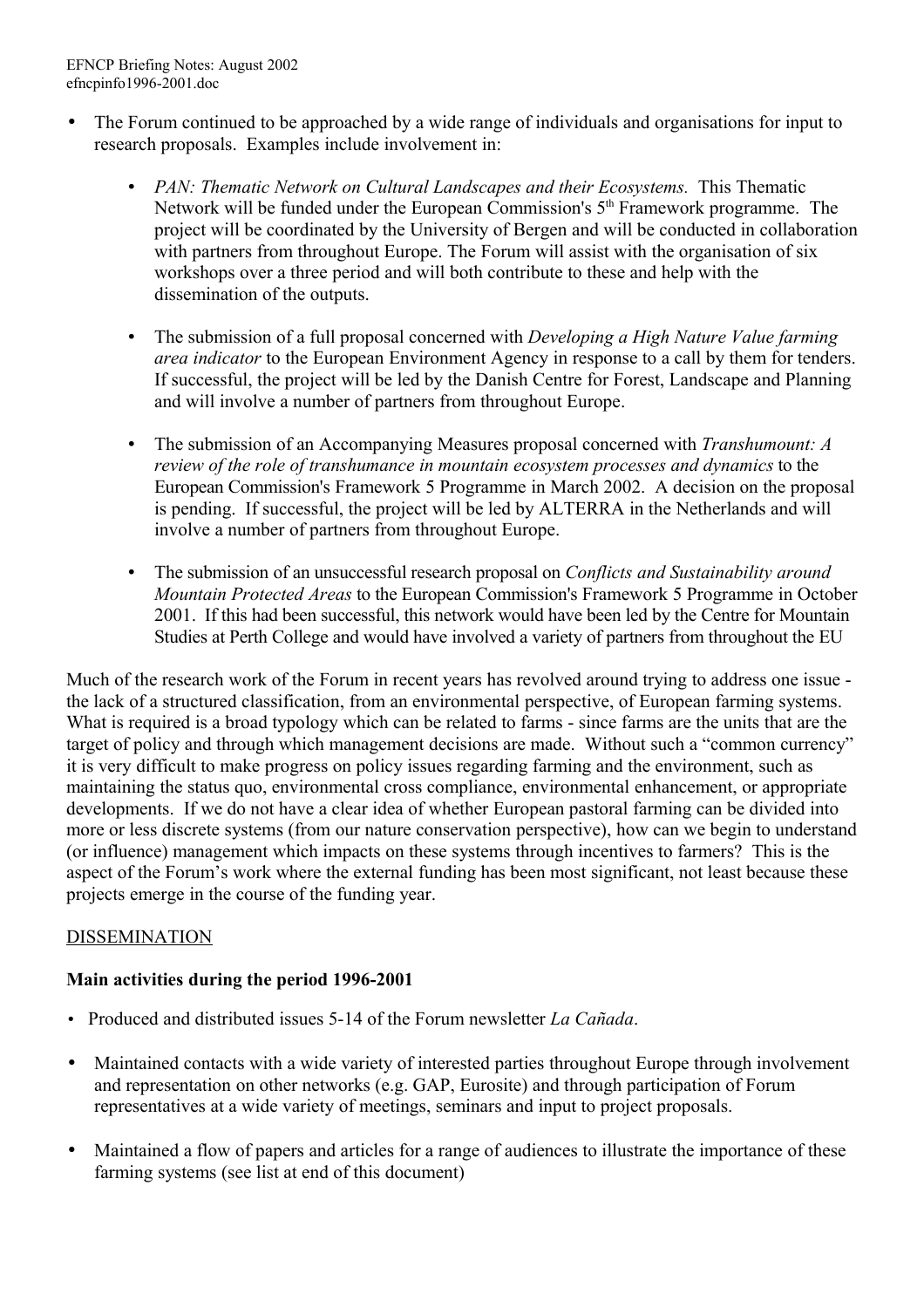- Obtained funding from the Dutch Ministry of Agriculture, Nature Management and Fisheries with respect to funding the translation of one of the Forum's previous publications (*The Nature of Farming*) into French (*La nature de l'agriculture*).
- Establish and develop the Forum site on the internet (http://www.efncp.org)
- Arranged a study visit by a group from the Highlands and Islands of Scotland to the Alentejo Region of Portugal (January 1996). This visit was funded principally by DG Environment under their Travel Grant Aid Programme and organised the Forum in consultation with the Institute for European Environmental Policy.
- Arranged a study visit by a group of farmers union representatives from the Highlands and Islands of Scotland to the European Commision offices in Brussels to meet with DG Agriculture and DG Environment staff (December 2001). This visit was organised by the Forum and funded principally by the indivual farmers union delegates meeting their own costs.

### **Recent and current activities**

- Issue 15 of the Forum's newsletter *La Cañada* was produced and disseminated early in March 2002. *La Cañada* was designed originally to provide an information exchange linking the network of ecologists, nature conservationists, farmers and policy makers who constitute the participants in the Forum. The need for the newsletter was identified initially at the Forum's meeting in Pau, France in 1992; the first edition appeared in March 1994. Very rapidly, it became apparent that *La Cañada* is effective also in spreading the message to a much wider audience, some of whom themselves become active in this area. There is a continuing increase in interest to receive *La Cañada* as well as a high degree of retention. *La Cañada* is sent to those active in Forum activities, appropriate officials in governments and the Commission, and as part of information provided in response to enquiries about the Forum. It has proven a very effective tool.
- Arranged a study visit by a group of farmers union representatives from the Highlands and Islands of Scotland to the European Commission offices in Brussels to meet with DG Agriculture and DG Environment staff (December 2001). This visit was organised by the Forum and funded principally by the individual farmers union delegates. One of the continuing aims of the EFNCP is to promote the importance of extensive farming systems for nature conservation in a way that crosses borders and interest groups. Taking policy makers out into the field to meet farmers and their families (e.g. at the EFNCP biennial conferences) and taking stake-holders (farmers) from the Scottish Highlands and Islands to Brussels in December 2001 are good examples of this type of approach. At all of the EFNCP events the aim is to avoid being parochial and to broaden the debate geographically and culturally.
- Maintained contacts with a wide variety of interested parties throughout Europe through involvement and representation on other networks (e.g. GAP, Eurosite).
- A Forum representative participated in a workshop in Brussels in March 2002 where the interim results were presented from the *Europe's Rural Futures* project funded by WWF and the UK-Land Use Policy Group
- Forum representatives participated in the *Greening the CAP* workshops organised by the Institute of European Environmental Policy for the European Commission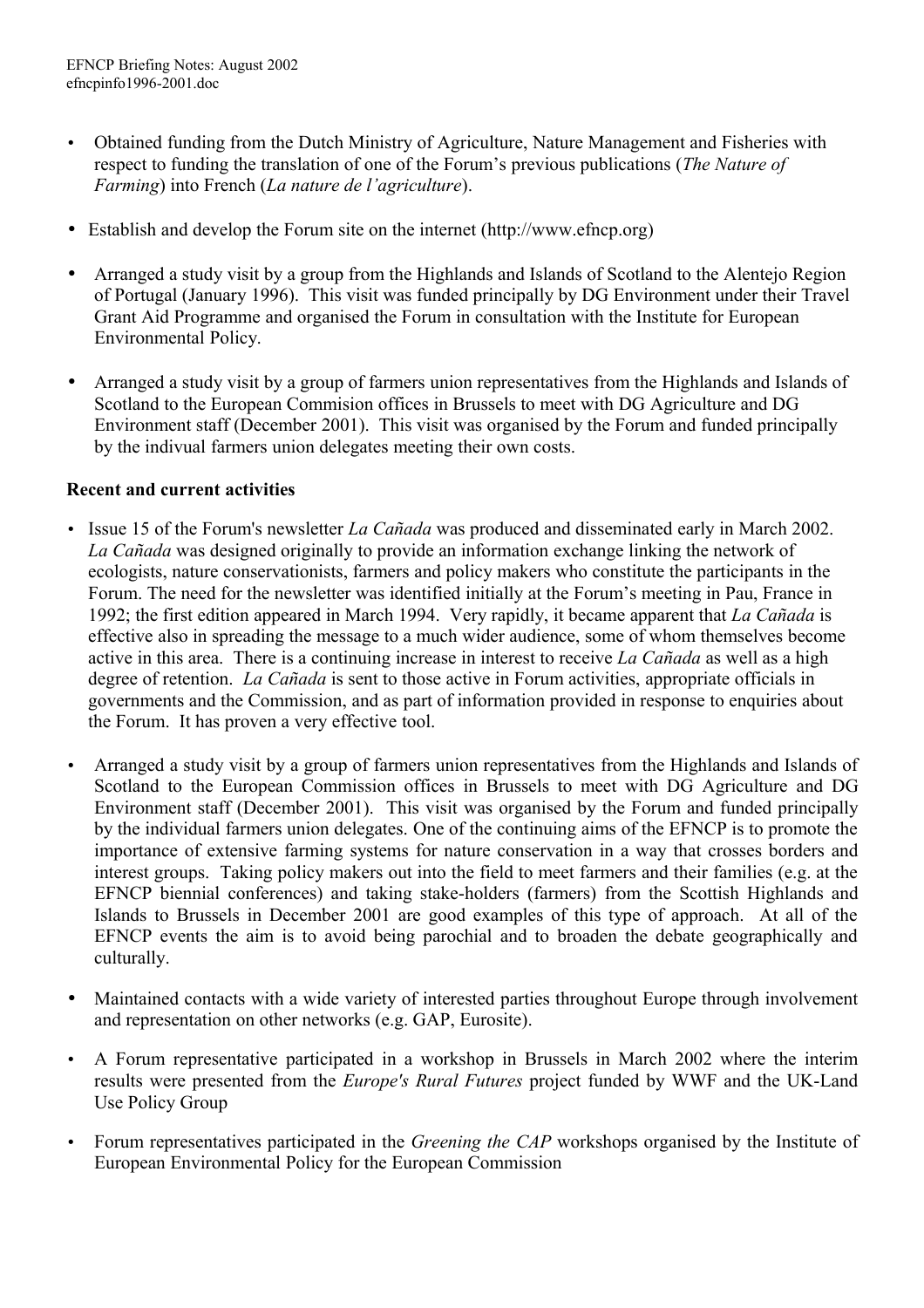• Maintained a flow of papers and articles for a range of audiences to illustrate the importance of these farming systems. The Forum also continues to be approached by a wide range of individuals and organisations for input to meetings and workshops. Examples of both channels include:

> Bignal, E.M., Jones, G.,& McCracken, D.I. 2001 Comment: future directions in agriculture policy and nature conservation. *British Wildlife* 13 16-20.

> Bignal, E M and Baldock,D 2002 Agri-environmental policy in a changing European context (paper submitted to the BGS/BES Conference April 2002)

- The Forum website has been rather inactive in recent months and the Forum is currently considering ways of increasing activity and effectiveness of the site.
- Funding was unsuccessfully applied for under the Information Actions programme to arrange a study tour of Irish LFA farmers to the Scottish Highlands and Islands

### ORGANISATION OF SEMINARS & REPRESENTATION ON EC COMMITTEES

### **Main activities during the period 1996-2001**

- Held a seminar in Brussels on *The CAP and Environmental Practices* (January 1996). This one-day seminar was mainly aimed at European Commission officials and was funded principally by the British Ecological Society and organised through WWF's European Policy Office.
- Held a seminar in Debe, Poland on *Nature Conservation and Agriculture in Central Europe* (May 1996). This three-day seminar was organised by the Institute for European Environmental Policy and funded jointly by the Dutch Ministry of Agriculture, Nature Management and Fisheries and the Forum.
- Held a seminar in Brussels on *Agenda 2000 and Prospects for the Environment* (February 1998). This one-day seminar was mainly aimed at European Commission officials and was organised through WWF's European Policy Office.
- Held a symposium in Florence, Italy on *Conservation of biodiversity by supporting high-nature-value farming systems* (June 1998) This one-day symposium was mainly aimed at ecologists and was organised as part of the International Congress of Ecology. Publication of papers was supported by the British Ecological Society
- Held a seminar in Brussels on *A review of national proposals for Less Favoured Area (LFA) schemes under articles 13-21 of the new Rural Development Regulation (1257/99)* (March 2000). This one-day seminar was mainly aimed at European Commission officials and was organised through WWF's European Policy Office.
- Held a seminar in Bratislava, Slovakia on *Preparing for the Implementation of Agri-Environment Schemes in Central and Eastern Europe* (December 2000). This two-day seminar was aimed at Ministry of Agriculture officials and NGO representatives from the 10 Accession countries and was organised by AVALON and the Institute for European Environmental Policy with support from the European Forum for Nature Conservation and Pastoralism, the British Ecological Society and DG Environment.
- Held a seminar in Brussels on *A Review of the Environmental Implications of the EU Sheep and Goat Meat Sector* (January 2001). This one-day was seminar mainly aimed at European Commission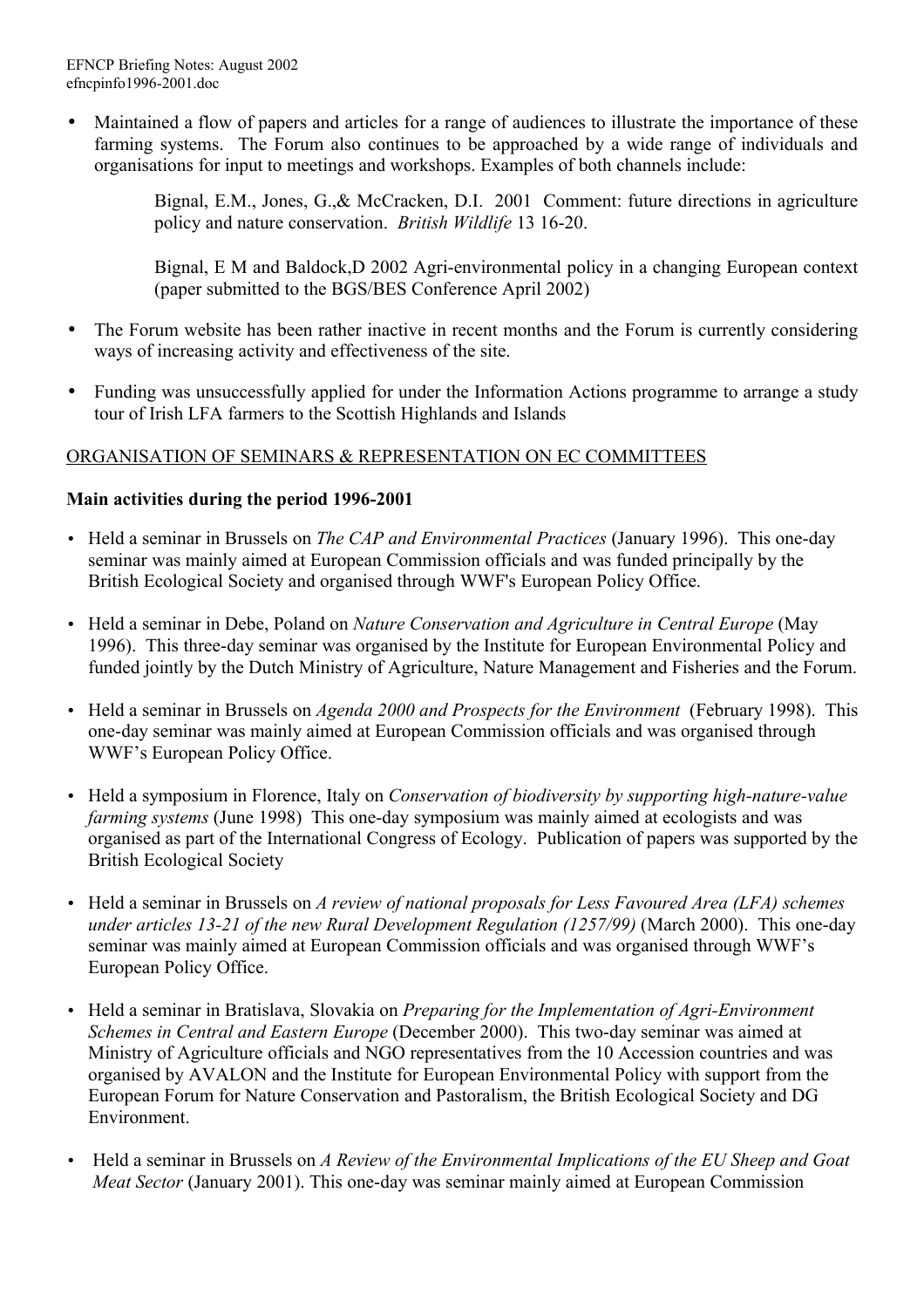officials and was organised by EFNCP with support from the Land Use Policy Group of the *GB Wildlife and Countryside Agencies* in conjunction with *BirdLife* and *WWF*.

• Since 1998 the Forum has provided representation to meetings of the Consultative Committees on 'Rural Development', 'Agriculture and Environment' and 'Animal Products' established by DG Agriculture to consider and advise on further reform of the CAP.

### **Recent and current activities**

- Produced a report for the funders and published two articles in the newsletter *La Cañada* on the seminar held in Brussels on *A Review of the Environmental Implications of the EU Sheep and Goat Meat Sector* (January 2001)
- Facilitated a seminar organised by the Heritage Council of Ireland in Kilkenny in March 2002 on the interaction between the CAP RDP measures and the environment.
- The Forum has continued to provide representation to meetings of the Consultative Committees on 'Rural Development', 'Agriculture and Environment' and 'Animal Products' established by DG Agriculture. In March 2002 EFNCP provided a written submission to the DG Agriculture Advisory Committee on the CAP at which the Commissioner was present.
- The Forum held a seminar in Brussels in July 2002 focussed on *A debate on the use of Area Payments in the EU Livestock Sectors and LFA*.
- Funding has been applied for under the Information Actions programme to hold a seminar on the RDP forestry measures and biodiversity in open grazed landscapes

The target of sustainable development in agriculture is currently progressing through two approaches - by increasingly using the second pillar of the CAP (the Rural Development Regulation) whilst at the same time introducing some elements of sustainable development into the first pillar (direct support). Both of these approaches have positive and potentially negative sides and the EFNCP has been, and will continue to be, active in the debate. The EFNCP is probably one of the few environmental organisations questioning the strategy of moving all (most?) environmental actions into the second pillar measures. In this respect it has been active in attempting to get agri-environmental measures more focussed and targeted and in raising the issues of how the first pillar of the CAP could be greened. The ultimate object for a truly sustainable agriculture policy would be to have one very green pillar. Recent publications relating to this issue include articles in *La Cañada*.

The seminars organised by the Forum in Brussels in January 1996 (*The CAP and Environmental Practices*), February 1998 (*Agenda 2000 and Prospects for the Environment)*, March 2000 (*A review of national proposals for Less Favoured Area schemes under articles 13-21 of the new Rural Development Regulation*) and January 2001 have proved highly popular and useful, both for members of the European Commission and national governments, and for Forum participants. The seminars aim to bring together those responsible for policy development and those dealing 'on the ground' with nature conservation and agriculture in high-nature-value areas. There has been strong encouragement from European Commission officials, particularly in DGs Agriculture and Environment, to develop further this successful formula.

Following the decision of the Agricultural Commissioner, Dr Fischler, DG Agriculture restructured its consultative committees, with one of the procedural changes being the incorporation of environmental NGOs into many of the committees. DG Agriculture consulted four European environmental networks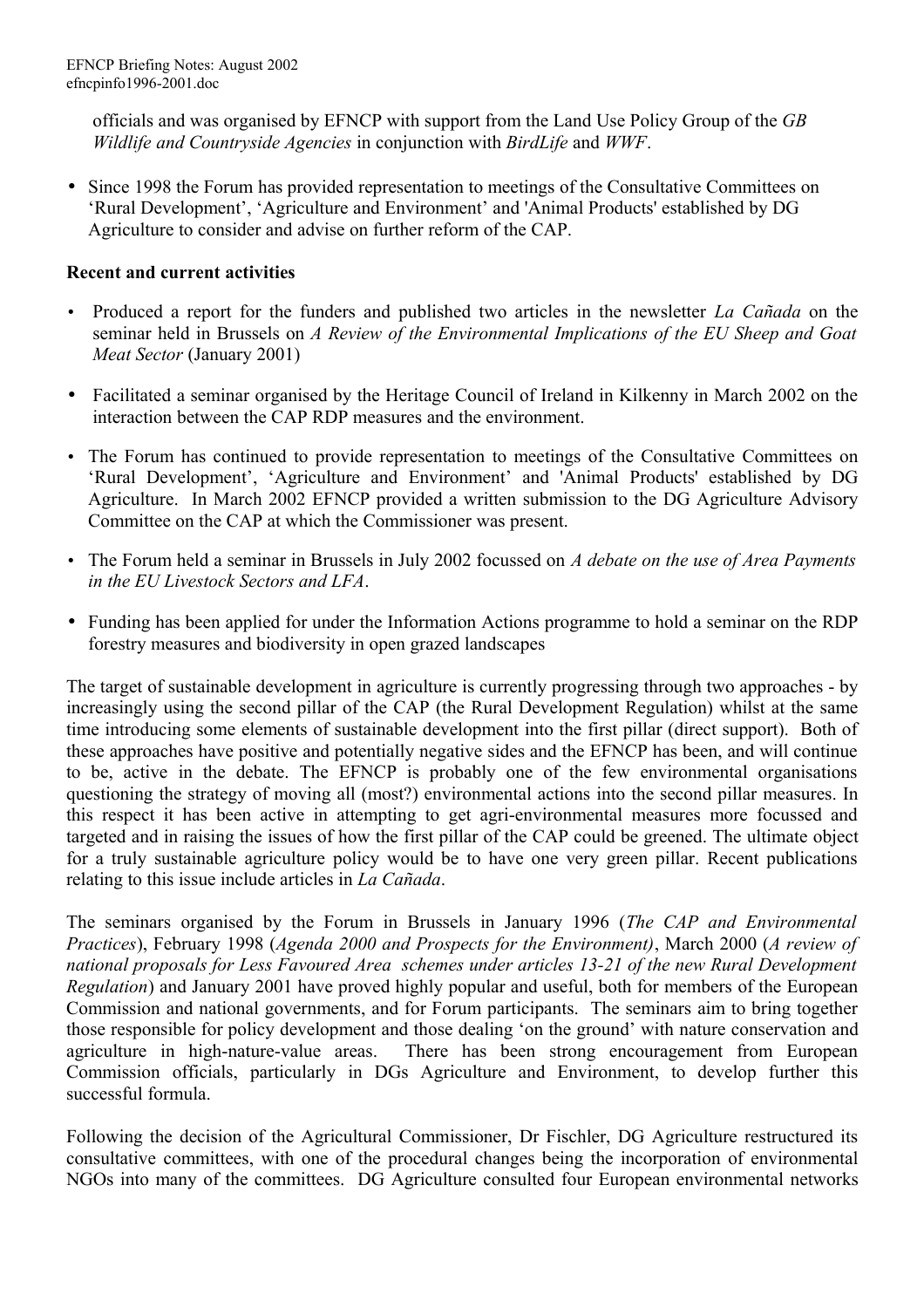with expertise in agriculture to nominate the environmental NGO members of these committees. These four networks (World Wide Fund for Nature, BirdLife International, European Environment Bureau and the Forum) are working together to provide this input. The Forum will continue to work closely with EEB, BirdLife and WWF to ensure that more effective use is made of these Committees in order to get the environmental message across and into future policy.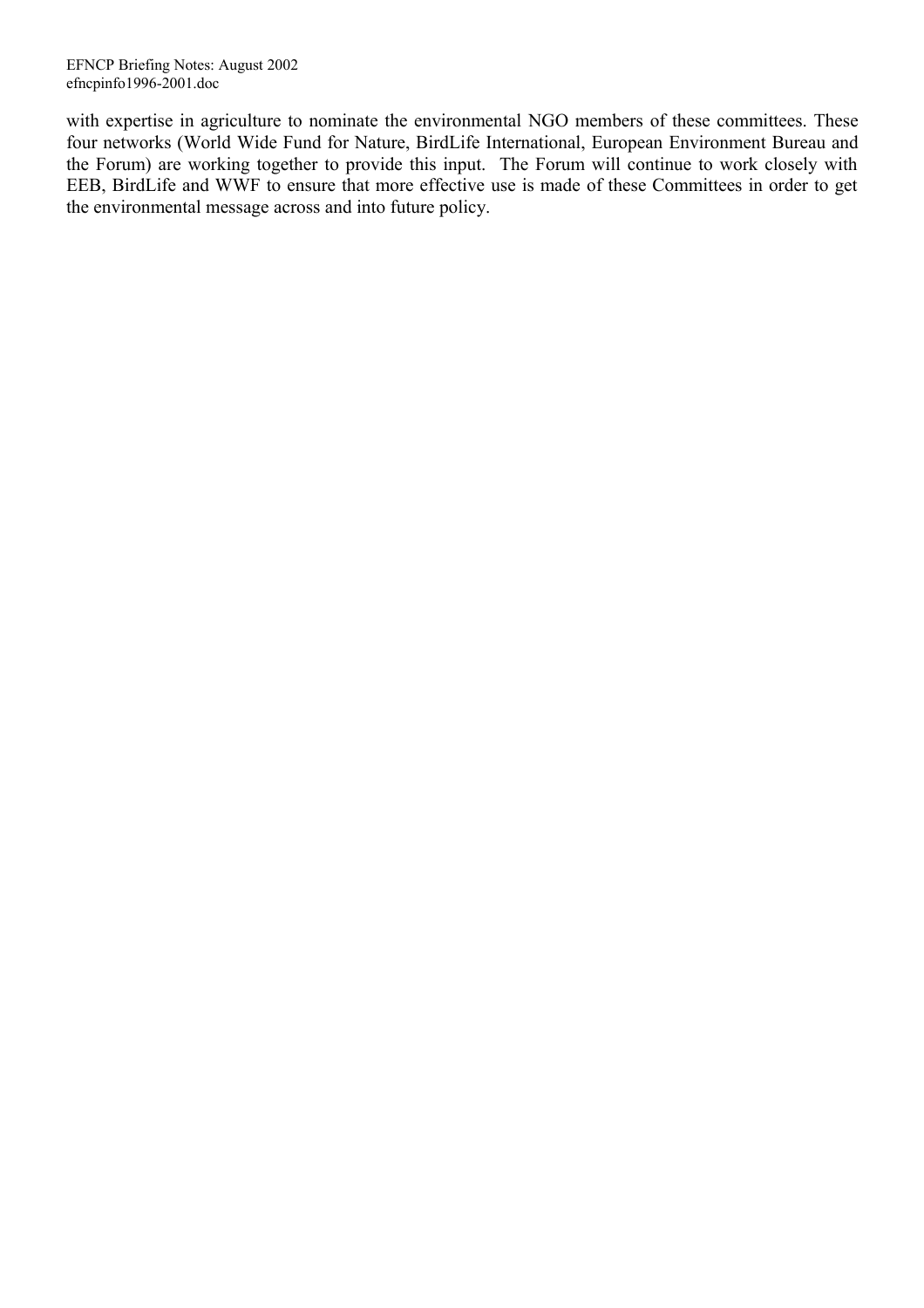#### PUBLICATIONS

In addition to the newsletter *La Cañada*, publications arising from the work of the Forum from 1996 present include:

- Beaufoy, G. 1997. *Environmental Considerations for the Reform of the CAP Olive Oil Regime.* (*EFNCP Occasional Publication* Number 3). January 1997.
- Beaufoy, G. 1998. *The Reform of the CAP Olive-Oil Regime: What are the Implications for the Environment?.* (*EFNCP Occasional Publication* Number 14). February 1998.
- Beaufoy, G. 1998. The EU Habitats Directive in Spain: can it contribute effectively to the conservation of extensive agro-ecosystems. Journal of Applied Ecology, **35:** 974-978.
- Bignal, E.M. 1996 The EU's agri-environmental Regulation No 2078/92. Case Study: European Union Part II: Examples of Environmental Benefits. (*EFNCP Occasional Publication* Number 8). September 1996
- Bignal, E.M. 1998. Conservation of biodiversity by supporting high-nature-value farming systems. Journal of Applied Ecology, **35:** 949-954.
- Bignal, E. 1998. Low-Intensity Livestock Systems: Defining Ecological Attributes: paper presented at The European Policy Evaluation Network (ELPEN) Workshop 1, Institute of Mountain and Rural Economics, Greece, 22-24 January 1998 (*EFNCP Occasional Publication* Number 15). January 1998.
- Bignal, E. (ed.) 1998. *La nature de l'agriculture: Les systèmes d'agriculture à grande valeur naturelle – L'agriculture extensive dans neuf pays européens.* European Forum on Nature Conservation and Pastoralism, in association wth the Institute for European Environmental Policy, February 1988.
- Bignal, E.M. 1999. Agenda 2000: the Common Agricultural Policy reform proposals. British Wildlife, **10:** 172-176.
- Bignal, E.M.. 1999 *The agri-environment challenge: agriculture and environmental interactions*. Commissioned report for DG Agriculture
- Bignal, E.M. & McCracken, D.I. 1996. Low-intensity farming systems in the conservation of the countryside. *Journal of Applied Ecology, 33,* 413-424.
- Bignal, E.M. & McCracken, D.I. 1996 The ecological resources of European farmland. *In*: *The European environment and CAP reform: policies and prospects for conservation*, ed. M. Whitby, 26-42. Centre for Agriculture and Biosciences International, Wallingford.
- Bignal, E.M. & McCracken, D.I. 2000 The nature conservation value of European traditional farming systems. *Environmental Reviews* 8 149-171
- Bignal, E.M. & Pienkowski, M.W. 1999. *Metapopulation dynamics and grazing systems: the nature conservation importance of management using natural processes in a cultural landscape (the Scottish Highlands and Islands).* **(**Paper presented at a symposium on *Landscape effects of different farming systems* at the 5<sup>th</sup> World Congress of the International Association for Landscape Ecology, Snowmass Village, Colorado, U.S.A., 29 July to 3 August 1999). *EFNCP Occasional Publication Number 22*.
- Bignal, E., Baldock, D. & Tubbs, C. 1996. The EU's Agri-Environment Regulation No. 2078/92: Examples of Environmental Benefits. (*EFNCP Occasional Publication* Number 8). September 1996.
- Bignal, E., Bignal, S. & McCracken, D. 1997. The Social Life of the Chough. *British Wildlife* 8(6) 373-383. August 1997.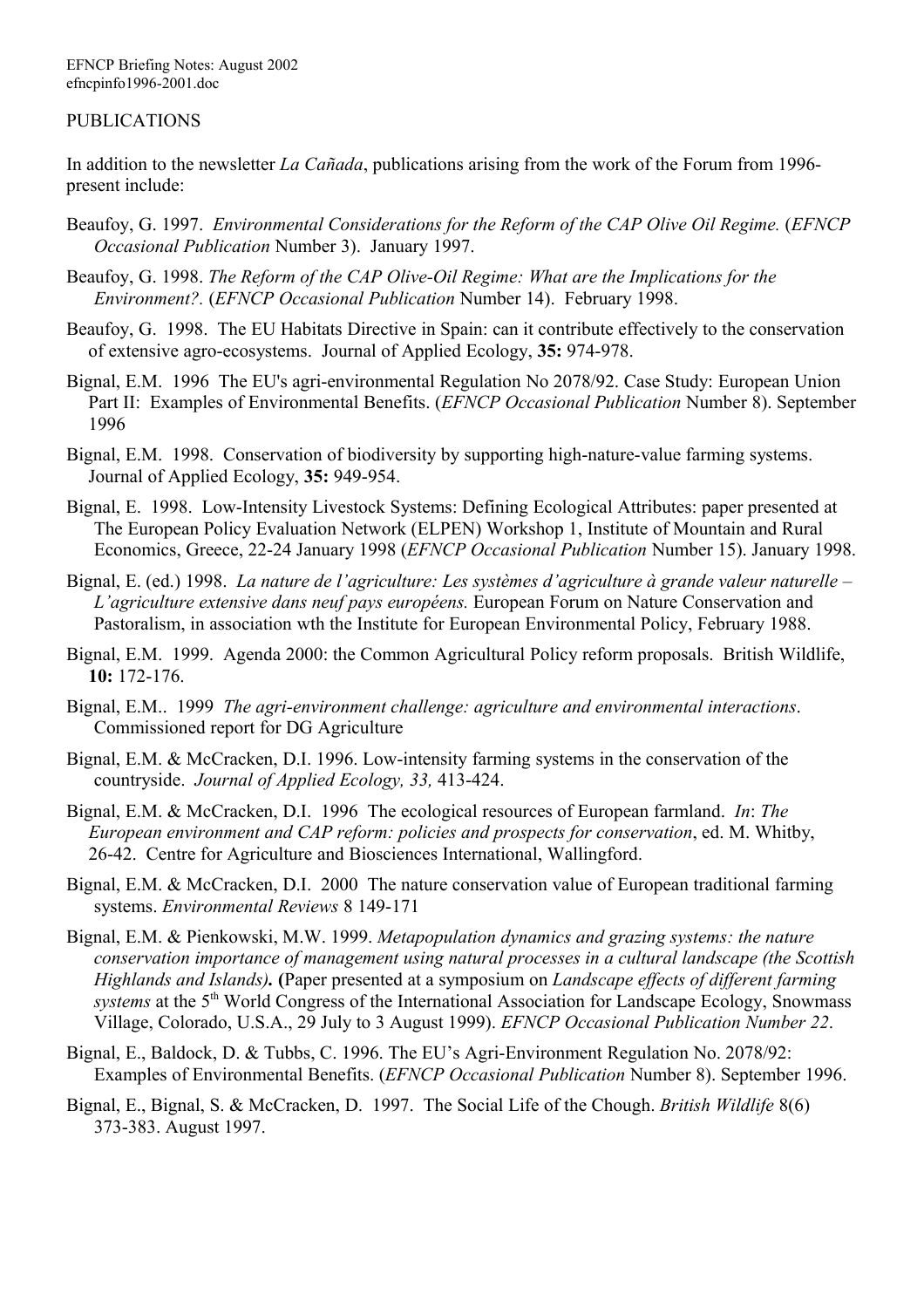- Bignal, E., Eden, P. & Viera, M. 1996. Report of a Visit by a Group from the Highlands and Islands of Scotland to the Alentejo Region of Portugal. (*EFNCP Occasional Publication* Number 2). January 1996.
- Bignal, E.M., Jones, G.,& McCracken, D.I. 2001 Comment: future directions in agriculture policy and nature conservation. *British Wildlife* 13 16-20.
- Bignal, E., McCracken, D. & MacKay, A. 1998. The economics and ecology of extensively reared Highland Cattle in the Scottish LFA: an example of a self-sustaining livestock system. **(**Paper presented at a conference on *Livestock Production in the European LFAs* organised as part of the programme European Network for Livestock Systems and Integrated Rural Development at Bray, Ireland, on 3-5 December 1998.) (*EFNCP Occasional Publication* Number 19).
- CEAS/EFNCP 2000 *The environmental impact of dairy production in the EU: practical options for the improvement of the environmental impact*. Commissioned report to DG Environment
- EFNCP/ARPA 2000 *The environmental impact of olive oil production in the EU: practical options for improving the environmental impact*. Commissioned report to DG Environment
- EFNCP 2001 *Recognising European pastoral farming systems and understanding their ecology: a necessity for appropriate conservation and rural development policies. (*EFNCP Occasional Publication *Number 23)* January 2001
- Goss, S., Bignal, E., Beaufoy, G. & Bannister, N. 1997. *Possible Options for the Better Integration of Environmental Concerns into the Various Systems of Support for Animal Products.* Report to the European Commission DG XI by CEAS Consultants (Wye) Ltd Centre for European Agricultural Studies and the European Forum on Nature Conservation and Pastoralism (*EFNCP Occasional Publication* Number 9). March 1997.
- Goss, S., Bignal, E. & Pienkowski, M. (eds) 1998. Agenda 2000 and Prospects for the Environment: report of the seminar organised by the European Forum on Nature Conservation and Pastoralism at COPA, Brussels on 3 February 1998. *EFNCP Occasional Publication* 16.
- Hindmarch, C. & Pienkowski, M.W. 2000 Land management: the hidden costs. Blackwell Science for the British Ecological Society, London.
- Jones, G. 1997. Report of a Study Tour by a group from the Argyll Region of Scotland to the Basque Country. (*EFNCP Occasional Publication* Number 13). November 1997.
- Jones, G., Bignal, E. & McCracken, D. 1998 Ecological effects of changes in mixed farming on the Hebridean island of Tiree (Scotland) between 1960 and 1997. **(**Reprinted from *Mixed farming systems in Europe: workshop proceedings, Dronten, The Netherlands, 25-28 May 1998*, eds. H. Van Keulen, E.A. Lantinga & H.H. Van Laar. 1998. APMinderhoudhoeve-reeks nr. 2 (1998), Landbouwuniversiteit Wageningen, pp. 53-60) *EFNCP Occasional Publication* Number 18.
- Luick, R. 1998. Ecological and socio-economic implications for livestock-keeping systems on extensive grasslands in south-western Germany. Journal of Applied Ecology, **35:** 979-982.
- McCracken, D.I. & Bignal, E.M. 1998 Applying the results of ecological studies to land-use policies and practices. *Journal of Applied Ecology*, 35, 961-967
- Mitchell, K. (ed.) 1996. *The Common Agricultural Policy and Environmental Practices* (Proceedings of the seminar organised by the European Forum on Nature Conservation and Pastoralism at COPA, Brussels on 29 January 1996.) (*EFNCP Occasional Publication* Number 1)
- Mitchell, K., Hart, L., Baldock, D. & Partridge, K. (eds) 1997. *Agriculture and Nature Conservation in central and eastern European countries: Proceedings of a seminar held at Debe, Poland, 12-14 May 1996.* Institute for European Environmental Policy, London.